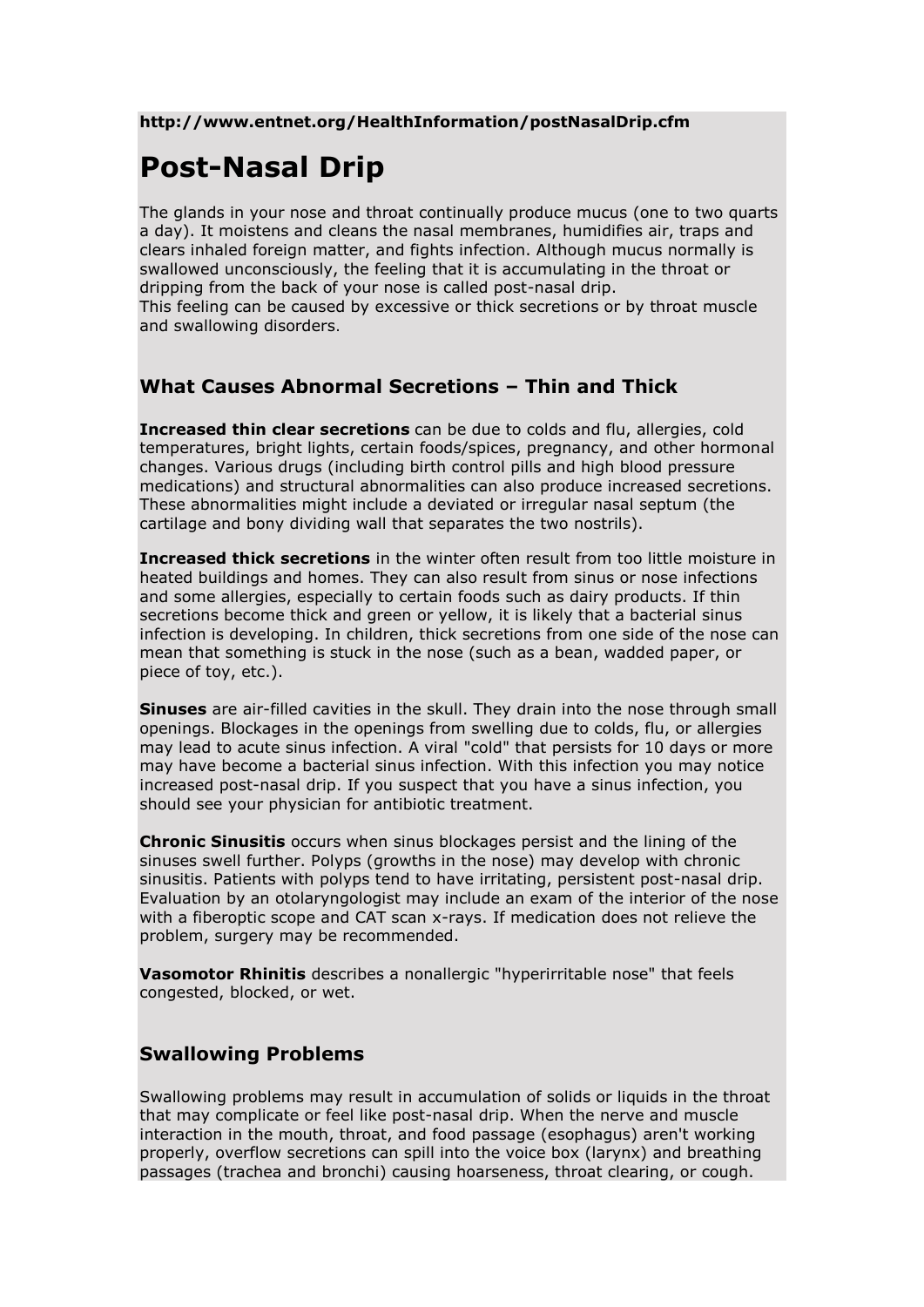Several factors contribute to swallowing problems:

- With **age**, swallowing muscles often lose strength and coordination. Thus, even normal secretions may not pass smoothly into the stomach.
- During **sleep**, swallowing occurs much less frequently, and secretions may gather. Coughing and vigorous throat clearing are often needed when awakening.
- When **nervous** or **under stress**, throat muscles can trigger spasms that feel like a lump in the throat. Frequent throat clearing, which usually produces little or no mucus, can make the problem worse by increasing irritation.
- **Growths** or **swelling** in the food passage can slow or prevent the movement of liquids and/or solids.

Swallowing problems may be caused also by **gastroesophageal reflux disease (GERD)**. This is a return of stomach contents and acid into the esophagus or throat. Heartburn, indigestion, and sore throat are common symptoms. GERD may be aggravated by lying down especially following eating. Hiatal hernia, a pouch-like tissue mass where the esophagus meets the stomach, often contributes to the reflux.

## **Chronic Sore Throat**

Post-nasal drip often leads to a sore, irritated throat. Although there is usually no infection, the tonsils and other tissues in the throat may swell. This can cause discomfort or a feeling of a lump in the throat. Successful treatment of the postnasal drip will usually clear up these throat symptoms.

#### **Treatment For Post-Nasal Drip**

A correct diagnosis requires a detailed ear, nose, and throat exam and possible laboratory, endoscopic, and x-ray studies. Each treatment is different:

**Bacterial infection**, when present, is treated with antibiotics. These drugs may provide only temporary relief. In cases of chronic sinusitis, surgery to open the blocked sinuses may be required.

**Allergy** is managed by avoiding the cause if possible. Antihistamines and decongestants, cromolyn and steroid (cortisone type) nasal sprays, and other forms of steroids may offer relief. Immunotherapy (allergy shots) also may be helpful. However, some older, sedating antihistamines may dry and thicken postnasal secretions even more; newer nonsedating antihistamines, available by prescription only, do not have this effect. Decongestants can aggravate high blood pressure, heart, and thyroid disease. Steroid sprays generally may be used safely under medical supervision. Oral and injectable steroids rarely produce serious complications in short-term use. Because significant side-effects can occur, steroids must be monitored carefully when used for more than one week.

**Gastroesophageal reflux** is treated by elevating the head of the bed six to eight inches, avoiding foods and beverages for two to three hours before bedtime, and eliminating alcohol and caffeine from the daily diet. Antacids (e.g., Maalox®, Mylanta®, Gaviscon ®) and drugs that block stomach acid production (e.g., Zantac®, Tagamet®, Pepcid®) or more powerful medications may be prescribed. A trial treatment may be suggested before x-rays and other diagnostic studies are performed.